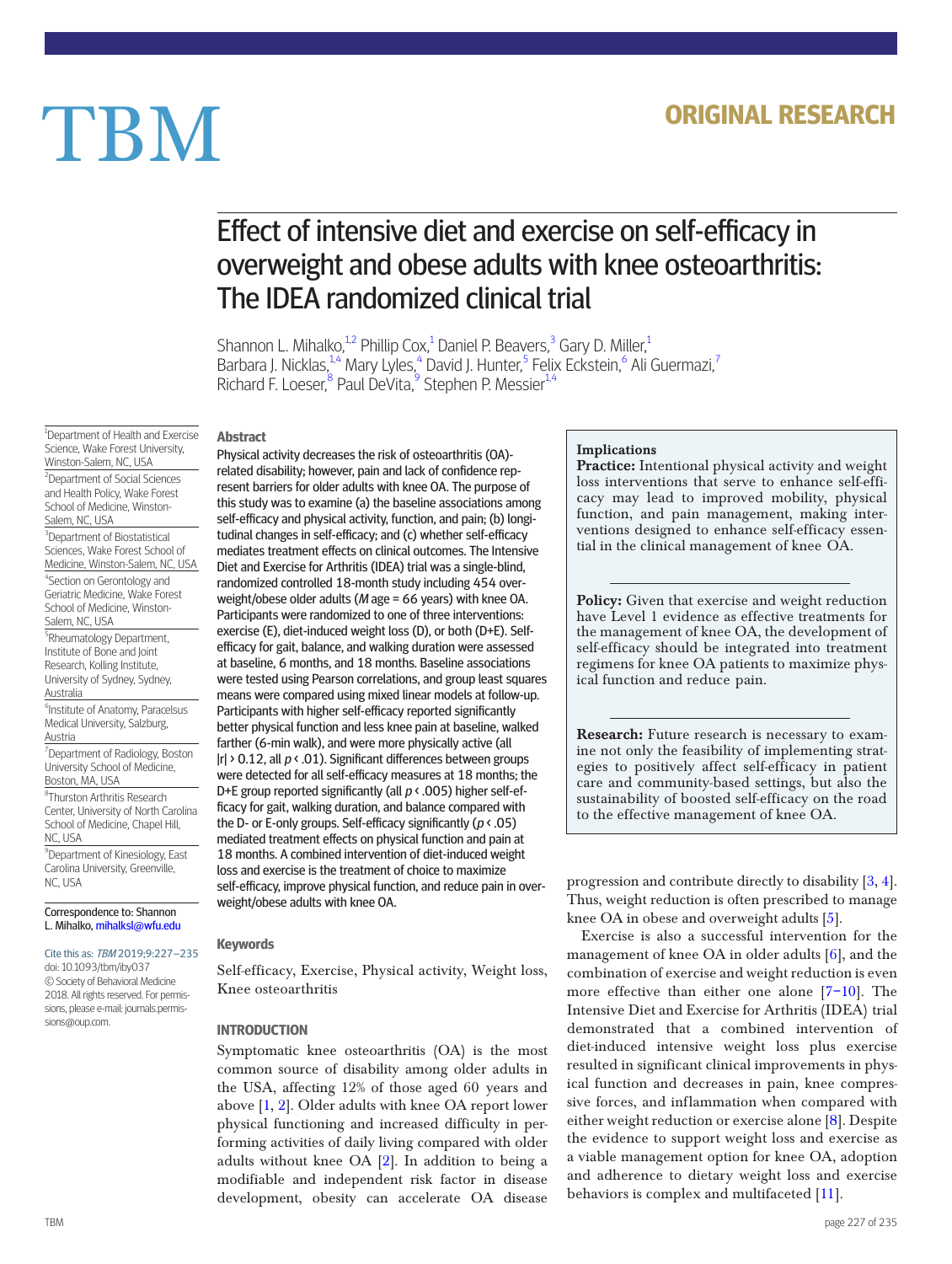Lifestyle behavior programs for older adults that have a strong theoretical framework are more likely to be successful [\[12](#page-7-8)]. Social cognitive theory (SCT) provides an important framework for understanding and modifying human behavior [[13\]](#page-7-9). Self-efficacy, the belief in one's ability to accomplish a task, plays a pivotal role in SCT and has gained considerable attention in knee OA research over the past decade [\[14\]](#page-7-10). In persons with knee OA, higher levels of mobility related self-efficacy are associated with higher levels of functioning  $[15-17]$  and lower levels of pain  $[18, 19]$  $[18, 19]$  $[18, 19]$ .

Although these findings emphasize the importance of self-efficacy in the management of knee OA, less clear is the long-term effect of exercise and weight reduction on self-efficacy. In a small  $(n = 46)$ short-duration study, Baker et al. [[20\]](#page-7-13) demonstrated modest improvements in self-efficacy following a 4-month home-based strength training program. A handful of single arm studies showed similar results, with small to large effect sizes for self-efficacy after 8–12 weeks of structured exercise treatments [21–23] and one randomized clinical trial revealed that both aerobic and resistance training programs positively affect self-efficacy for stair climbing [[24\]](#page-7-14). One long-term intervention demonstrated that 18 months of modest weight reduction (5%) coupled with exercise resulted in significant improvements in mobility related self-efficacy [[15](#page-7-15)]. While the IDEA study showed that intensive weight loss (>10%) leads to significant clinical improvements [\[8](#page-7-6)], the chronic effects of exercise and more intensive weight loss on self-efficacy are unknown.

Given that exercise and weight reduction have Level 1 evidence as effective treatments for the management of knee OA [[10](#page-7-16)], identifying potential mechanisms underlying treatment effects on clinical outcomes is critical [\[25](#page-7-17)]. As lowered self-efficacy represents a barrier to healthy lifestyle behaviors [[26\]](#page-7-18), the IDEA study employed a social cognitive framework for the exercise and diet-induced weight loss interventions to maximize the utility of self-efficacy beliefs in the behavior change process. The objectives of the current study were to examine the associations among self-efficacy and physical activity, function and pain at baseline, to examine changes in self-efficacy over the course of the 18-month interventions in the IDEA trial, and to determine whether changes in self-efficacy mediate the relationship between treatment effects and key clinical outcomes at 18 months. Weight loss and physical activity interventions designed to positively affect self-efficacy may ultimately empower older adults with knee OA to more effectively improve function and manage pain.

#### **METHODS**

#### Design

Complete details of the IDEA study design and main outcomes have been reported elsewhere [\[8](#page-7-6), [27\]](#page-7-19).

After providing informed consent in writing, participants were randomized into one of three groups: diet-induced weight loss (D), exercise (E), or diet-induced weight loss plus exercise (D+E). Participants in the D group were asked to lose at least 10% of baseline body weight, primarily through caloric restriction, by initially replacing two meals with provided meal replacement shakes, with the third meal based on individually tailored meal plans and recipes. Nutrition counseling was provided by trained staff members and tapered over time. For the first 6 months, participants attended one individual session and three group sessions per month, and for Months 7 through 18, participants attended biweekly group sessions and an individual session every 2 months.

Participants in the E group engaged in groupbased, interventionist-supervised exercise sessions consisting of aerobic walking (15 min), strength training (20 min), a second aerobic phase (15 min), and cool-down (10 min) for 1 hr, 3 days a week for 18 months. To maximize interventionist interaction and as a safety measure, exercisers were placed in a small group that accessed the facility at a regularly scheduled time. Weight loss instructions were not given to the E group. D+E participants received both interventions. To minimize the number of sessions attended, dietary counseling was conducted prior to or after the exercise sessions.

#### Behavioral framework

Originally developed by Bandura [[13](#page-7-9), [28\]](#page-7-20), SCT provided the theoretical framework for implementation of the diet-induced weight loss and exercise interventions. The interventions were tailored to each participant and delivered in a group setting led by trained interventionists providing the structure and social support indicative to behavior change. Interventionists met regularly to track participant progress, to identify those that had difficulty with adherence, and to develop strategies with participants to overcome obstacles. Self-efficacy beliefs are acquired through mastery experiences, vicarious experiences, verbal persuasion, and the interpretation of physiological cues and psychological states [\[13\]](#page-7-9). The exercise and diet-induced weight loss interventions in IDEA were designed to present numerous opportunities to bolster self-efficacy. [Table 1](#page-2-0) presents some of the strategies used within the interventions to increase self-efficacy over time.

#### **Participants**

Community-dwelling, overweight, and obese older adults, age 55 or older, were recruited using mass mailings, newspaper advertisements, community centers, and physician referrals from 2006 to 2009. The study sample included 454 adults who met the following eligibility requirements: (a) Grade II–III (mild to moderate) radiographic tibiofemoral OA or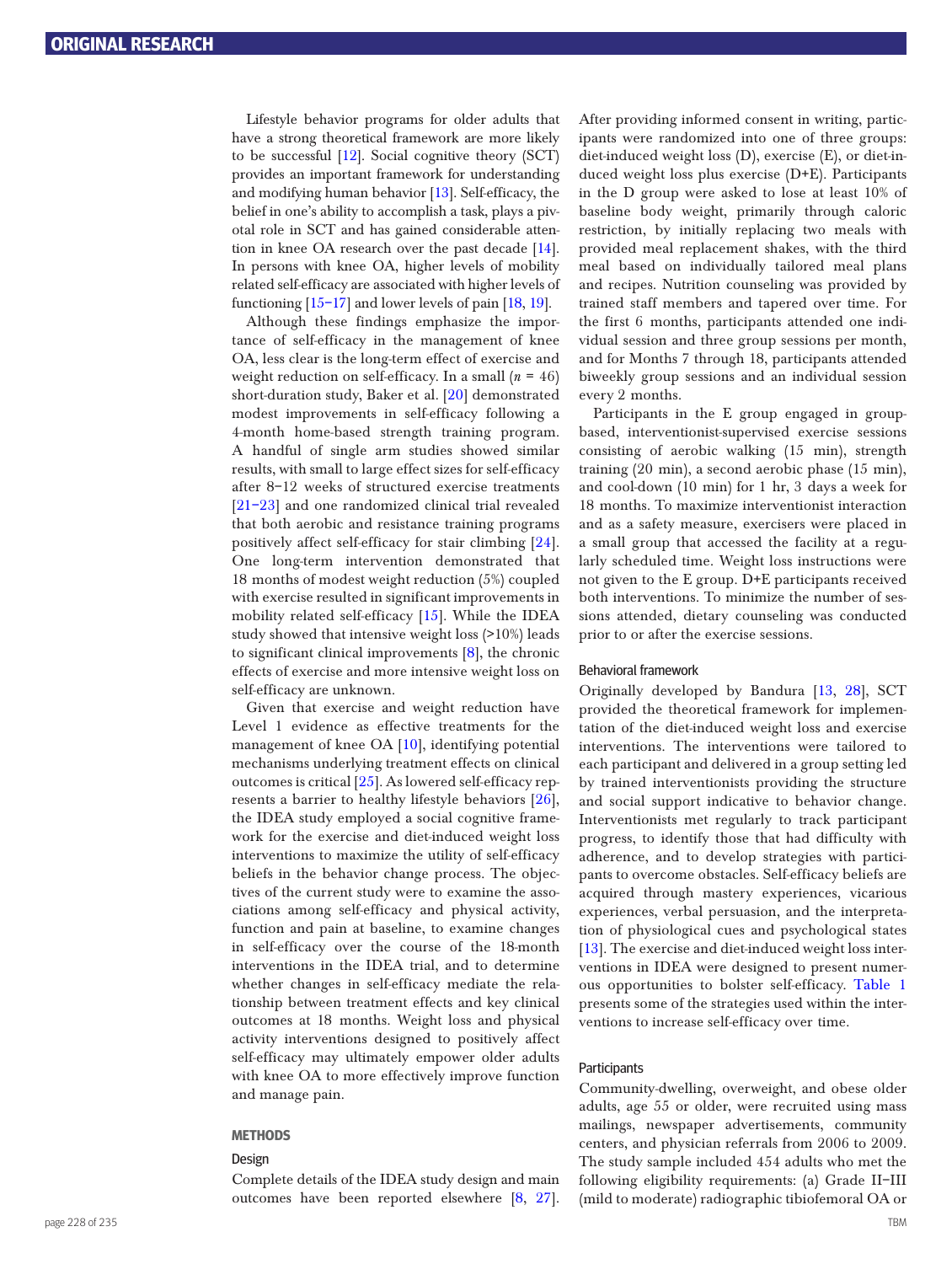<span id="page-2-0"></span>

| <b>Table 1   Sample of behavioral strategies</b> |                                                                                                                                                                                                                                                                                                                                                                                                                                                                                                        |  |  |  |
|--------------------------------------------------|--------------------------------------------------------------------------------------------------------------------------------------------------------------------------------------------------------------------------------------------------------------------------------------------------------------------------------------------------------------------------------------------------------------------------------------------------------------------------------------------------------|--|--|--|
| Mastery experience                               | • Interventions were tailored to the participant's ability and gradually increased over time<br>• Periodic individual updates on the participant's overall progress (i.e., progress charts)<br>• Use of logs reflecting achievements in diet and exercise                                                                                                                                                                                                                                              |  |  |  |
| Vicarious experience                             | • Participants were assigned to a group where they attended diet counseling or exercise<br>sessions with other older, overweight and obese individuals with knee osteoarthritis                                                                                                                                                                                                                                                                                                                        |  |  |  |
| Verbal persuasion                                | • Built-in pattern of frequent contact that demonstrated personal interest in the participant<br>• Interventions were supervised by trained interventionists who encouraged participants<br>• Interventionists helped participants create measurable and attainable goals                                                                                                                                                                                                                              |  |  |  |
| Physiological cues/psychological<br>states       | • Interventionists helped participants interpret physiological responses to starting an exer-<br>cise program ( <i>i.e.</i> , pain, soreness)<br>• In the exercise intervention groups participants were shown how to monitor heart rate<br>and complete activity logs<br>• In the diet intervention groups participants received specific counseling in adapting to a<br>lower calorie diet<br>• Interventionists talked with patients about their stress and anxiety for making lifestyle<br>changes |  |  |  |

tibiofemoral plus patellofemoral OA of one or both knees with pain on most days of the week; (b) 27.0  $\le$ BMI  $\leq 41$  kg/m<sup>2</sup>; (c) a sedentary lifestyle, defined as less than 30 min of formal exercise per week; and (d) lived within 50 miles of the research site. Participants were excluded if (a) they were unwilling or unable to commit to the 18-month intervention, including the willingness to modify diet; (b) had a significant comorbid disease that prevented safe participation in an exercise program; or (c) had significant cognitive impairment or depression.

#### Measures

All measurements were taken at baseline, 6 months, and 18 months. Data collection was made by research staff blinded to group assignment, and all participants, regardless of group assignment, received the same directions and set of questionnaires.

#### *Physical Activity Scale for the Elderly (PASE)*

To account for baseline levels of physical activity and changes incurred throughout the intervention, participants were asked to recall their occupational, household, and leisure activities over the past 7 days. This self-reported estimation of physical activity is valid and reliable in this population [\[29](#page-7-21)].

#### *Six-Minute Walk Test (6MWT)*

The 6MWT is a practical measure of functional capacity that has been used extensively in older adults with knee OA [\[30](#page-7-22)]. Participants were instructed to walk as far as possible in 6 min on an established, indoor course. No encouragement was given during the test and the final score was recorded in meters.

#### *Western Ontario McMasters Universities Osteoarthritis Index (WOMAC)*

The WOMAC was used to measure self-reported pain and physical function [[31](#page-7-23)]. Specific to knee and hip OA, the WOMAC asks participants about the pain and difficulty experienced during normal ambulatory activities using a scale from 0 (none) to

4 (extreme). Higher scores indicate greater pain and poorer function.

#### *Self-efficacy measurements*

Three measures of self-efficacy were assessed: the activities-specific balance confidence scale, a walking efficacy for duration scale, and the gait efficacy scale. All scales asked participants to rate their perceived ability to complete a task using a scale ranging from 0% (not at all confident) to 100% (completely confident), in increments of 10. Each scale was scored by computing the average of all items with total scores ranging from 0 to 100. Higher scores indicate greater self-efficacy beliefs.

#### *Activities-specific balance confidence*

Aging is associated with declines in balance, and knee OA compounds the problem [\[32](#page-7-24)]. This measure of balance efficacy is comprised of 16 items that ask participants to rate their confidence in performing common daily tasks that require balance and stability [[33\]](#page-7-25).

#### *Gait self-efficacy scale*

Walking rarely takes place in the absence of obstacles. Participants were given the gait efficacy scale that included common gait obstacles such as ascending and descending stairs [\[34](#page-7-26)].

#### *Walking efficacy for duration*

To gauge perception in the ability to walk at increasingly challenging distances, a walking efficacy scale presented participants with the statement "I believe that I can walk for 5 min at a moderately fast pace without stopping." The scale progressed from 5 to 40 min, in increments of 5 min. This scale was constructed using guidelines recommended by Bandura [\[35](#page-7-27)].

#### Statistical analysis

TBM page 229 of 235 Descriptive statistics of baseline measures were computed using means and standard deviations for continuous measures and frequencies and percentages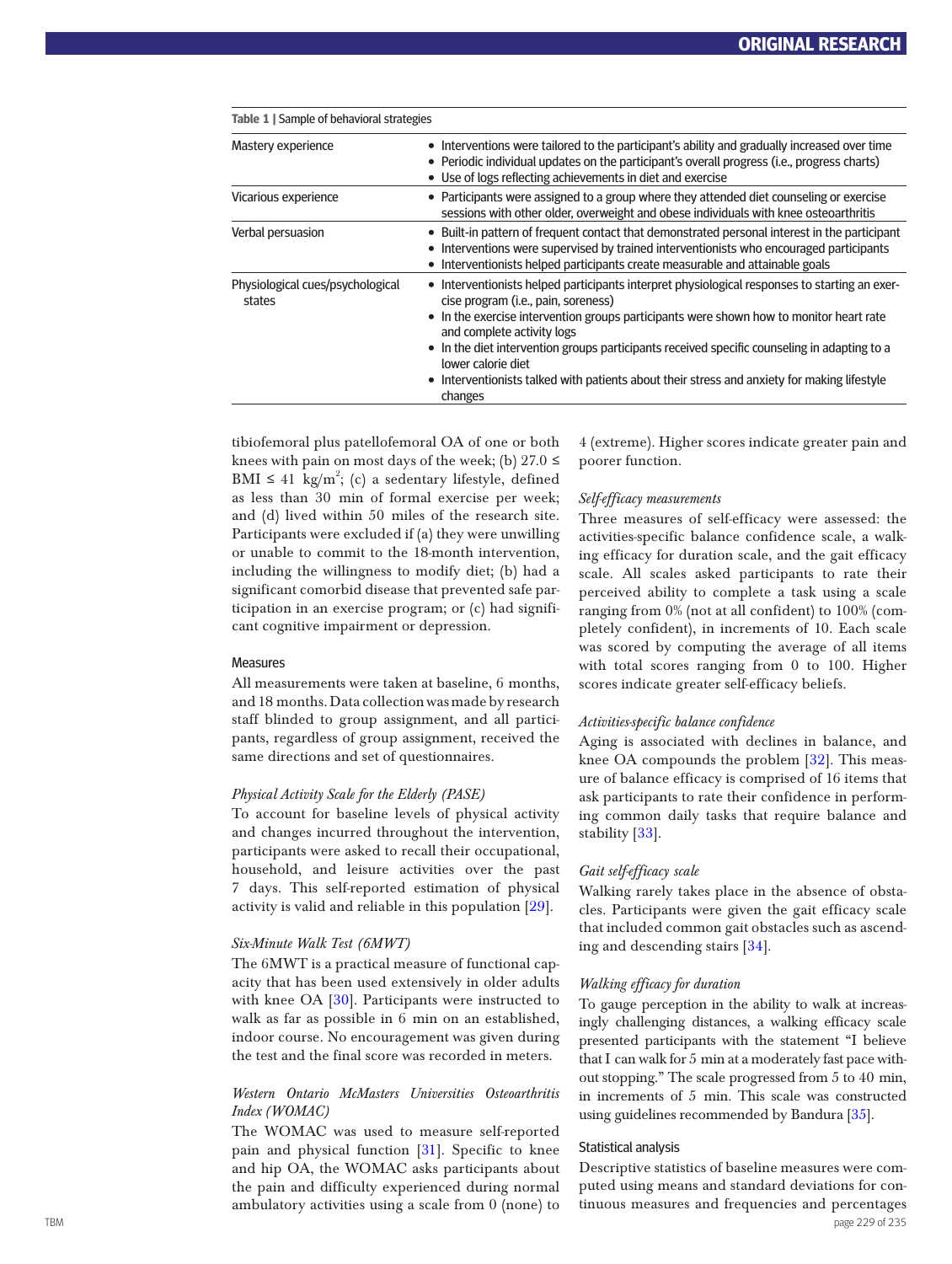for discrete measures. Pearson correlation coefficients were used to test for significant associations among measures of self-efficacy and the independent variables at baseline. Treatment effects were assessed using contrast statements from mixed linear models fit using treatment group, visit month (6 or 18), and the treatment by month interaction, adjusted for baseline values of the outcome, baseline BMI, and gender. The primary outcome was the overall treatment effect at 18 months, as well as the pairwise group comparison when the main 18-month treatment effect was significant. Visit-specific group comparisons were deemed significant at the 0.05 level, and post hoc pairwise comparisons were conducted at a Bonferroni-adjusted 0.0167 level of significance. Effect sizes were calculated using pairwise comparison means relative to baseline standard deviation. Mediation analyses were conducted to determine if self-efficacy variables mediate the relationship between the treatment effects (D+E vs. E only; D+E vs. D only) and key clinical outcomes (6MWT, gait speed, WOMAC pain, and WOMAC function) [[36,](#page-8-0) [37](#page-8-1)]. A significant mediating relationship was determined based on Sobel's test where *p* < .05. All analyses were performed using SAS v9.4 (SAS Institute, Cary, NC).

#### **RESULTS**

#### Participant characteristics

Participants ( $n = 454$ ; female = 72%) were older adults (age,  $M = 66$  years) with symptomatic and radiographic knee OA. As seen in [Table 2](#page-3-0), participants reported at baseline mild to moderate pain (WOMAC pain,  $M = 6.5$ ), some difficulty with daily functioning (WOMAC function,  $M = 24.2$ ), low physical activity levels (PASE, *M* = 114.2), low levels of functional capacity as evidenced by distance on the 6MWT  $(M = 474$  meters), and moderate levels of self-efficacy: balance efficacy (*M* = 78.1), gait efficacy  $(M = 51.9)$ , and efficacy for walking duration  $(M = 77.1)$ .

#### Adherence and retention

Of the 454 participants randomized, 88% (*n* = 399) completed the study by returning for 18-month follow-up testing. Adherence to exercise sessions in the E group was 66% for the first 6 months and 54% over 18 months, 70% and 58% respectively for D+E. Diet session adherence was 61% in the D only group and 63% for D+E.

#### Baseline associations between self-efficacy and physical activity, function, and pain

Participants who reported more physical activity at baseline walked farther on the 6MWT (*r* = .19,  $p \sim .001$  and had higher levels of self-efficacy  $(r = .12 - .17, p < .05)$ . Furthermore, self-efficacy was inversely related to age, in that older participants were less confident in their ability to walk and navigate obstacles than their younger counterparts (*r* = −.14 to −.23, *p* < .001). WOMAC function and pain subscales displayed a moderate negative relationship ( $r = -0.26$  to  $-0.20$ ,  $p$  < .0001) with all self-efficacy measures indicating that participants who reported greater self-efficacy prior to randomization had significantly better function and less pain. In addition, greater efficacy at baseline was associated with greater 6MWT distance  $(r = .37-.51, p < .001)$ .

#### Effects of the interventions on self-efficacy

Results of the mixed models revealed significant differences between groups for all three self-efficacy measures at 18 months  $(p < .003)$ . As depicted in [Fig. 1](#page-4-0), the group that received a combined intervention of intensive dietary weight loss and exercise reported significantly higher self-efficacy as measured by the balance efficacy, gait efficacy, and walking efficacy for duration scales when compared with the D or E groups ( $p < .005$ ). Although the effect sizes of D+E compared with E were small for these three scales  $(d = 0.24 - 0.28)$ , D+E was considerably higher than D for walking efficacy  $(d = 0.50)$ ([Table 3](#page-5-0)).

<span id="page-3-0"></span>**Table 2 |** Demographic and clinical mean (SD) characteristics of the study participants at baseline

|                                | Overall<br>$N = 454$ |        | D-only<br>$N = 152$ |        | E-only<br>$N = 150$ |        | $D + E$<br>$N = 152$ |        |
|--------------------------------|----------------------|--------|---------------------|--------|---------------------|--------|----------------------|--------|
| Age (years)                    | 66.0                 | (6.0)  | 65.8                | (6.2)  | 65.5                | (6.4)  | 65.4                 | (6.0)  |
| Female $n$ (%)                 | 325.0                | (72.0) | 108.0               | (71.0) | 108.0               | (72.0) | 109.0                | (72.0) |
| Non-Whites $n$ (%)             | 85.0                 | (19.0) | 25.0                | (16.0) | 30.0                | (20.0) | 30.0                 | (20.0) |
| BMI ( $\text{kg/m}^2$ )        | 33.6                 | (3.7)  | 33.7                | (3.8)  | 33.5                | (3.7)  | 33.6                 | (3.7)  |
| WOMAC function (0-68)          | 24.2                 | (10.9) | 24.8                | (10.4) | 23.1                | (10.3) | 24.6                 | (11.7) |
| WOMAC pain $(0-20)$            | 6.5                  | (3.1)  | 6.6                 | (3.0)  | 6.1                 | (2.9)  | 6.7                  | (3.4)  |
| Balance efficacy (0-100)       | 78.1                 | (18.5) | 76.1                | (19.5) | 80.5                | (16.6) | 77.7                 | (19.1) |
| Duration efficacy (0-100)      | 51.9                 | (28.8) | 52.7                | (28.4) | 56.3                | (28.5) | 46.7                 | (28.8) |
| Gait efficacy $(0-100)$        | 77.1                 | (22.4) | 74.7                | (22.9) | 79.4                | (21.0) | 77.3                 | (23.0) |
| <b>PASE</b>                    | 114.2                | (52.3) | 115.3               | (53.2) | 110.8               | (47.7) | 116.6                | (55.8) |
| Six-min walk distance (meters) | 473.8                | (86.7) | 475.4               | (81.7) | 479.7               | (89.9) | 466.5                | (85.4) |
|                                |                      |        |                     |        |                     |        |                      |        |

*PASE* Physical Activity Scale for the Elderly; *WOMAC* Western Ontario McMasters Universities Osteoarthritis Index.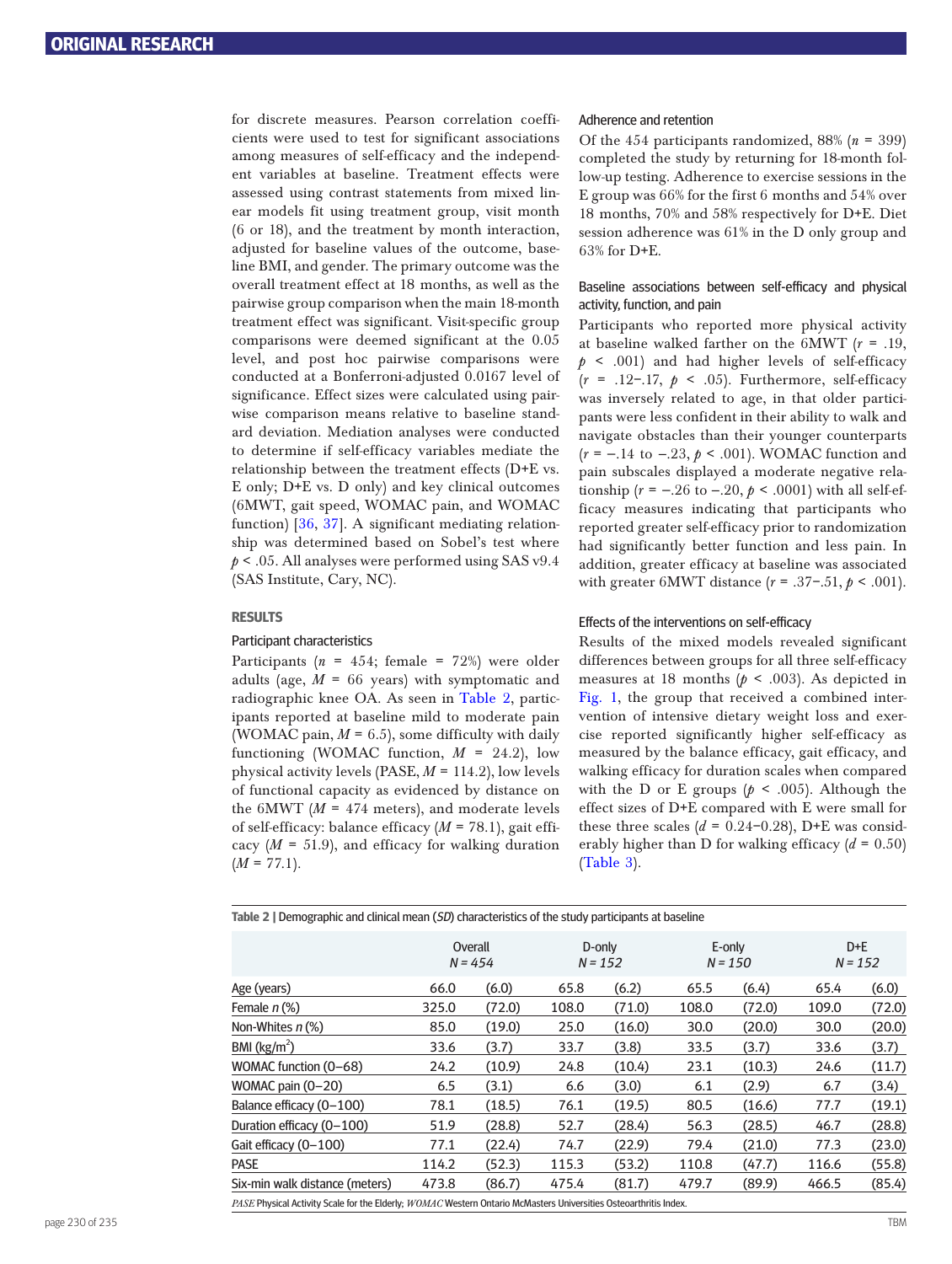All groups significantly increased in balance, gait, and walking efficacy for duration at 6 months ( $p \leq .003$ ). At 18 months, D+E remained significantly increased in these three measures of self-efficacy when compared with baseline  $(p < .0001)$ . The D- and E-only groups remained significantly increased in self-efficacy as measured by the gait efficacy scale ( $p < .03$ ) and walking efficacy for duration scale ( $\phi$  < .001).

#### Mediation of treatment effects on physical function and pain

The mediation analyses revealed that self-efficacy significantly (Sobel  $p \leq .05$ ) mediated the effects of D+E on the primary clinical outcomes. Change in walking self-efficacy significantly mediates the relationship between D+E versus E [and D+E vs. D] and 6MWT, gait speed, WOMAC function, and WOMAC pain ([Table 4](#page-5-1)). Change in balance efficacy significantly mediated the relationship between D+E versus E [and D+E vs. D] and WOMAC function, and between D+E versus E and WOMAC pain. As gait self-efficacy only mediated WOMAC function for D+E versus E (*p* < .05) and D versus E had no significant mediators with the outcomes, they were not included in the table for ease of interpretation.

#### **DISCUSSION**

The present study identified the relationships among self-efficacy and physical activity, function, and pain at baseline; determined the effects of intensive weight loss (≥10% of baseline body weight) and exercise on self-efficacy over time; and examined whether change in self-efficacy mediated treatment effects on function and pain in overweight and obese older adults with knee OA. Although all groups experienced longitudinal improvements in self-efficacy, an intervention of diet-induced weight loss combined with exercise (D+E) was significantly better for increasing self-efficacy than either exercise (E) or diet-induced weight loss alone (D) at 18-month follow-up. As previously reported [[8\]](#page-7-6), the D+E group also had less pain, better function, and faster walking speed when compared with the other treatment arms. Furthermore, the treatment effects of D+E versus E or D on these clinical outcomes were mediated by changes in self-efficacy over the course of the trial, such that the D+E intervention had a significant impact on physical function and pain partly because of changes in self-efficacy. These collective findings suggest that a combined intervention of diet-induced weight loss and exercise is the treatment of choice to maximize both psychological process-related outcomes and patient-centered



<span id="page-4-0"></span>**Fig 1 |** Adjusted means for self-efficacy measures for the three intervention groups across the 18-month intervention period as measured by the (a) Activities-Specific Balance Confidence Scale, (b) Walking for Duration Efficacy Scale, and (c) Gait Efficacy Scale. All 6 and 18 month means are adjusted for baseline values, baseline body mass index (BMI), and gender. Error bars are SE. Total scores range from 0 to 100 for all measures.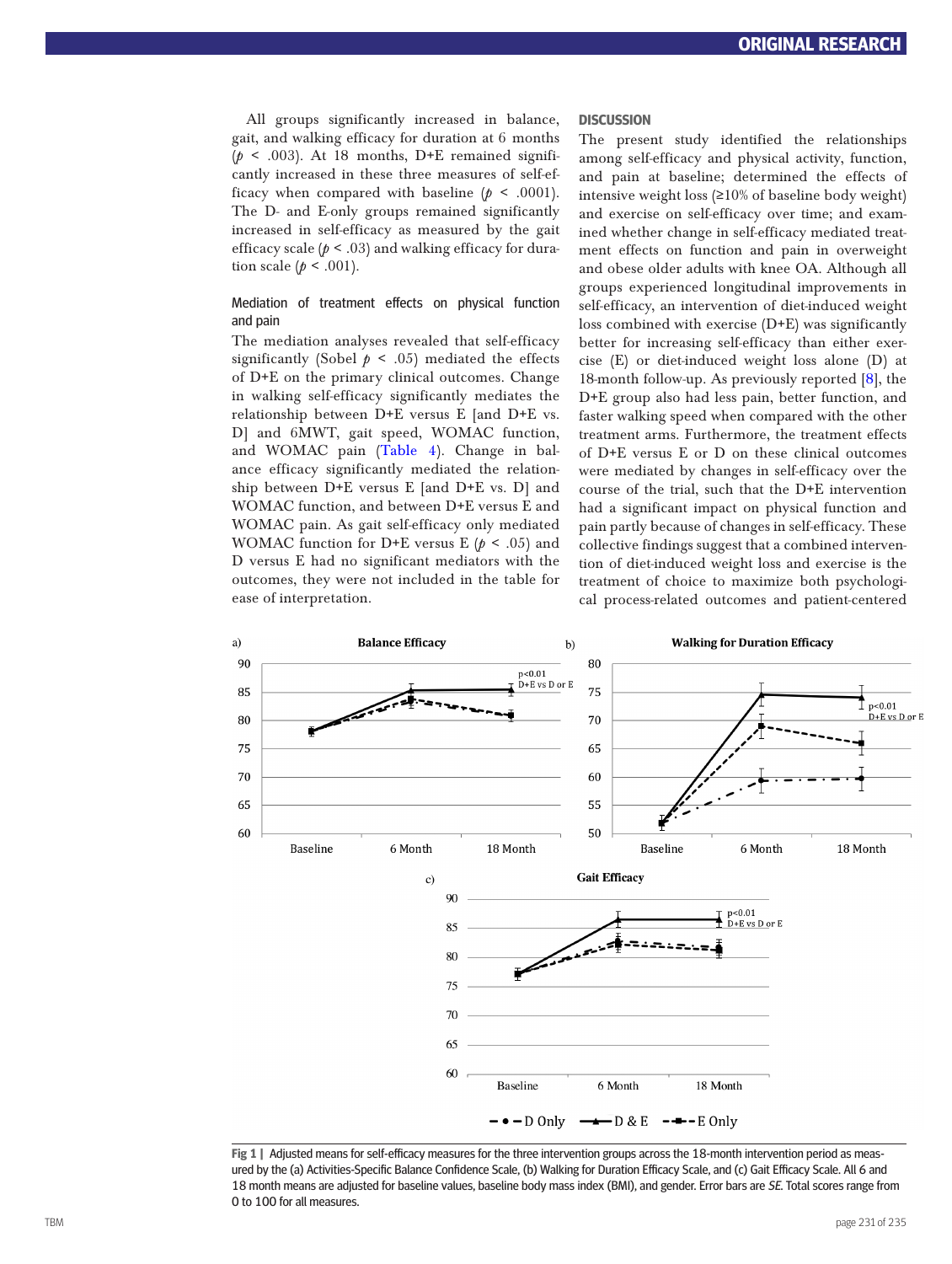<span id="page-5-0"></span>

|                                                                                                   | Table 3   Treatment effects on self-efficacy from mixed linear models |                        |                         |                |                    |  |
|---------------------------------------------------------------------------------------------------|-----------------------------------------------------------------------|------------------------|-------------------------|----------------|--------------------|--|
|                                                                                                   | 6 months                                                              | 18 months              | Change at 18 months     | 18 Months      |                    |  |
|                                                                                                   | Mean (95% CI)                                                         | Mean (95% CI)          | $(95% \, \text{Cl})$    | <i>p</i> value | <b>Effect size</b> |  |
| Balance efficacy                                                                                  |                                                                       |                        |                         |                |                    |  |
| Ε                                                                                                 | 83.76 (81.58 to 85.94)                                                | 80.90 (78.77 to 83.03) | 1.89 ( $-0.24$ to 4.02) | .0019          |                    |  |
| D                                                                                                 | 83.26 (81.08 to 85.44)                                                | 80.82 (78.69 to 82.95) | 1.81 $(-0.32$ to 3.94)  |                | $-0.00$            |  |
| D+E                                                                                               | 85.39 (83.30 to 87.48)                                                | 85.44 (83.32 to 87.56) | $6.43$ (4.31 to 8.55)   |                | 0.25               |  |
|                                                                                                   | Duration efficacy                                                     |                        |                         |                |                    |  |
| E.                                                                                                | 69.03 (64.81 to 73.24)                                                | 65.97 (61.81 to 70.12) | 13.56 (9.40 to 17.72)   | 0.0001         |                    |  |
| D                                                                                                 | 59.30 (55.07 to 63.54)                                                | 59.69 (55.51 to 63.87) | 7.29 (3.10 to 11.47)    |                | $-0.22$            |  |
| $D+E$                                                                                             | 74.59 (70.50 to 78.68)                                                | 74.10 (69.99 to 78.22) | 21.70 (17.59 to 25.81)  |                | 0.28               |  |
| Gait efficacy                                                                                     |                                                                       |                        |                         |                |                    |  |
| E                                                                                                 | 82.17 (79.47 to 84.88)                                                | 81.18 (78.51 to 83.84) | 3.12 (0.46 to 5.79)     | 0.0039         |                    |  |
| D                                                                                                 | 82.26 (79.50 to 85.02)                                                | 81.01 (78.32 to 83.71) | 2.96 (0.27 to 5.65)     |                | $-0.01$            |  |
| $D + E$                                                                                           | 86.46 (83.84 to 89.09)                                                | 86.49 (83.83 to 89.14) | 8.43 (5.78 to 11.09)    |                | 0.24               |  |
| All 6- and 18-month means are adjusted for baseline values, baseline body mass index, and gender. |                                                                       |                        |                         |                |                    |  |

clinical outcomes for older, overweight, and obese adults with knee OA.

A closer examination of the change in self-efficacy reveals that gait, walking duration, and balance efficacy significantly improved at 6 months in D+E and showed no regression toward baseline values even after 18 months. Gains in self-efficacy in the first 6 months reflect the transitioning of a sedentary population to exercise [[38\]](#page-8-2); the subsequent lack of regression in the D+E group speaks to the strength

of the combined intervention. It is interesting to note that the D group also experienced significant increases in gait efficacy and walking efficacy for duration without having the benefit of an exercise intervention. This finding, combined with the significantly greater increase in self-efficacy evidenced by the D+E group, corroborates Garver's [[39\]](#page-8-3) observation that weight status in older adults with knee OA directly affects walking self-efficacy and walking performance.

<span id="page-5-1"></span>**Table 4 |** Mediation analyses between treatment assignment and physical function and pain

| Outcome                    | Predictor    | Mediator                  | Indirect effect | Direct effect | Ratio of<br>indirect to<br>direct | Sobel test p value |
|----------------------------|--------------|---------------------------|-----------------|---------------|-----------------------------------|--------------------|
| Change in 6MWT (m)         | D+E versus E | <sup>a</sup> Duration Chg | 0.067           | 0.099         | 0.672                             | $.0353*$           |
|                            |              | <sup>D</sup> Balance Chg  | 0.012           | 0.132         | 0.092                             | .5436              |
|                            | D+E versus D | Duration Chg              | 0.087           | 0.237         | 0.365                             | $.0196*$           |
|                            |              | <b>Balance Chg</b>        | 0.026           | 0.268         | 0.095                             | .1508              |
| Change in gait speed (m/s) | D+E versus E | Duration Chg              | 0.085           | 0.082         | 1.030                             | .0083*             |
|                            |              | <b>Balance Chg</b>        | 0.041           | 0.102         | 0.396                             | .0629              |
|                            | D+E versus D | Duration Chg              | 0.072           | 0.053         | 1.372                             | .0338*             |
|                            |              | <b>Balance Chg</b>        | 0.004           | 0.093         | 0.043                             | .7447              |
| Change in WOMAC function   | D+E versus E | Duration Chg              | $-0.111$        | $-0.144$      | 0.767                             | $.0033*$           |
|                            |              | <b>Balance Chg</b>        | $-0.072$        | $-0.178$      | 0.405                             | $.0187*$           |
|                            | D+E versus D | Duration Chg              | $-0.175$        | $-0.049$      | 3.603                             | .0003*             |
|                            |              | <b>Balance Chg</b>        | $-0.095$        | $-0.091$      | 1.038                             | $.0356*$           |
| Change in WOMAC pain       | D+E versus E | Duration Chg              | $-0.082$        | $-0.127$      | 0.646                             | .0170*             |
|                            |              | <b>Balance Chg</b>        | $-0.040$        | $-0.169$      | 0.239                             | .1066              |
|                            | D+E versus D | Duration Chg              | $-0.146$        | $-0.097$      | 1.507                             | .0028*             |
|                            |              | <b>Balance Chg</b>        | $-0.071$        | $-0.146$      | 0.485                             | .0483*             |

All predictors and outcomes are standardized. All models adjusted for baseline BMI, gender, and baseline values of the outcome. *6MWT* Six-Minute Walk Test; *WOMAC* Western Ontario McMasters Universities Osteoarthritis Index.

a Duration Chg: Self-efficacy for walking duration.

**Balance Chg: Balance efficacy.** 

\**p* < .05.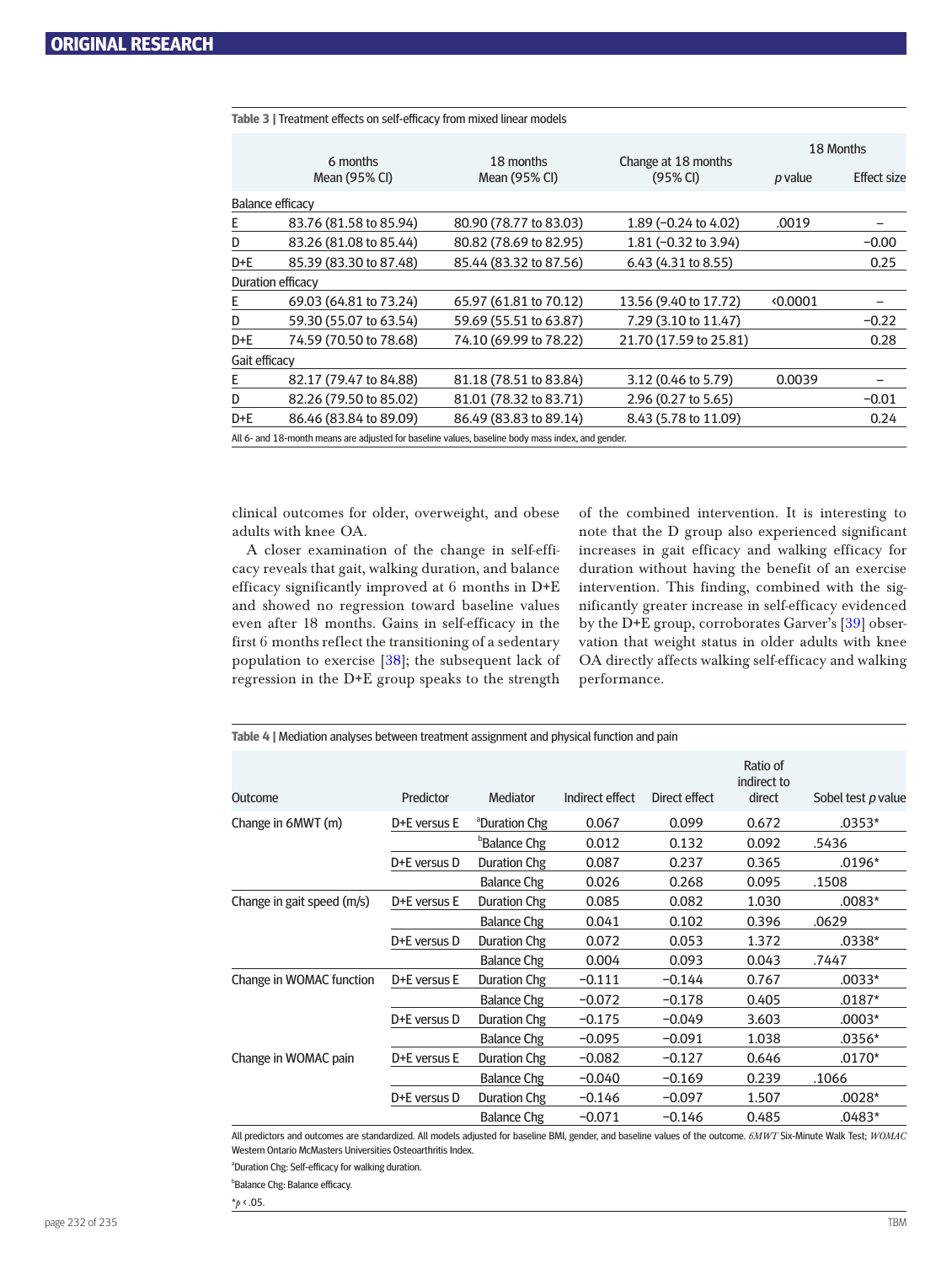Few studies have examined the impact of com bined weight loss and exercise on self-efficacy in older adults with knee OA. In the Arthritis, Diet, and Activity Promotion Trial (ADAPT), Focht et al. [[15\]](#page-7-15) demonstrated a significant increase in mobility-related self-efficacy in a combined intervention of modest weight loss (5% of body weight) and exercise when compared with a healthy education control group in a sample of sedentary, overweight, and obese older adults with knee OA. Somers et al. [\[40](#page-8-4)] found that combining behavioral weight management with pain-coping skills significantly increased self-efficacy over a 12-week long intervention in overweight and obese adults with knee OA when compared with receiving pain-coping training only, behavioral weight loss only, or a standard of care control group. Taken together, these findings suggest that nonpharmacologic interventions seeking to affect self-efficacy while improving the lives of those with knee OA should focus on exercise and weight loss.

At baseline, participants reporting higher self-effi cacy had better function, less pain, and higher levels of physical activity participation. Self-reported func tion via the WOMAC was comparable with other knee OA cohorts [ [7](#page-7-28), [41](#page-8-5)]. Prospective studies have shown that baseline self-efficacy is protective against future functional decline [\[16\]](#page-7-29), and among older adults with poor cardiovascular health, Brawley and colleagues [\[25](#page-7-17)] found that walking self-efficacy at 6 months mediated the impact of a weight loss and physical activity intervention on 400-meter walk time at 18 months. Although few studies have tested the mediational role played by self-efficacy changes in older adults with knee OA, group-mediated physical activity intervention changes in self-regulatory and mobility-related self-efficacy were correlated with changes in mobility at 3 and 12 months [\[42](#page-8-6)]; both knee pain and stair climb self-efficacy also mediate stair climb time in aerobic and resistance training exercise interventions [[24\]](#page-7-14). These investigators identified the need for larger randomized controlled tri als with more power to examine a broader range of clinically meaningful outcomes. The present study meets this call for larger clinical trials to test the theoretical mechanisms in behavioral interventions, and the findings clearly demonstrate that self-effi cacy mediated the effects that the intervention had on physical function and pain suggesting that the development of self-efficacy should be integrated into treatment regimens for knee OA patients.

#### Limitations

This study has several limitations. Weight self-efficacy is a predictor of successful weight loss and can be positively affected in older adults with knee OA [[40\]](#page-8-4). As weight loss and diet self-efficacy were not assessed in the IDEA study, it is uncertain what effect the combined intervention had on the beliefs

of participants in their ability to lose and maintain weight. In addition, the delivery of the intervention changed at 6 months. Participants receiving the diet-induced weight loss intervention tapered con tact as follows: from Months 1 through 6, one indi vidual session and three group sessions per month, and from Months 7 through 18, biweekly group sessions and an individual session every 2 months. Participants receiving the exercise intervention were given the opportunity to exercise at home some or all of the time starting at 6 months. While few participants chose to exercise at home, the reduction in contact hours with intervention staff could have possibly dampened the effect of the intervention on self-efficacy.

#### Implications of the findings

Intentional physical activity and weight loss interventions that serve to enhance self-efficacy may lead to improved mobility, physical function, and pain management, making interventions designed to enhance self-efficacy essential in the clinical man agement of knee OA. Interventions built on SCT that focus on equipping knee OA patients with the tools to manage their disease through weight loss and exercise might very well be affordable alternatives to current pharmacologic and surgical management regimes. On an individual level, knee OA patients that engage in diet-induced weight loss and participate in exercise experience increased func tion, less pain, and enhanced quality of life [ [8,](#page-7-6) [43\]](#page-8-7). Mastery in these domains that are habitually diffi cult for overweight and obese older adults with knee OA may largely explain why participants in the D+E intervention reported the greatest gains in self-effi cacy at study end.

#### **CONCLUSION**

Overall, these findings suggest that a combined intervention of exercise and diet-induced weight loss designed within a social cognitive framework improves self-efficacy in overweight and obese adults with knee OA and that these changes in self-efficacy underlie the effects of behavioral interventions on important clinical outcomes. As Hermsen [\[44](#page-8-8)] suggests, the contributions made by social cognitive constructs, and in particular self-efficacy, to physi cal function is essential to take into consideration in the future clinical management of patients with joint pain and comorbidity. In knee OA, along with many other comorbid conditions, control beliefs play a key role in disability and quality of life and should be targeted as potential mechanisms for important health outcomes [[8,](#page-7-6) [43,](#page-8-7) [45](#page-8-9)]. Future research is necessary to examine not only the feasibility of imple menting strategies to positively affect self-efficacy in patient care and community-based settings, but also the sustainability of boosted self-efficacy on the road to the effective management of knee OA.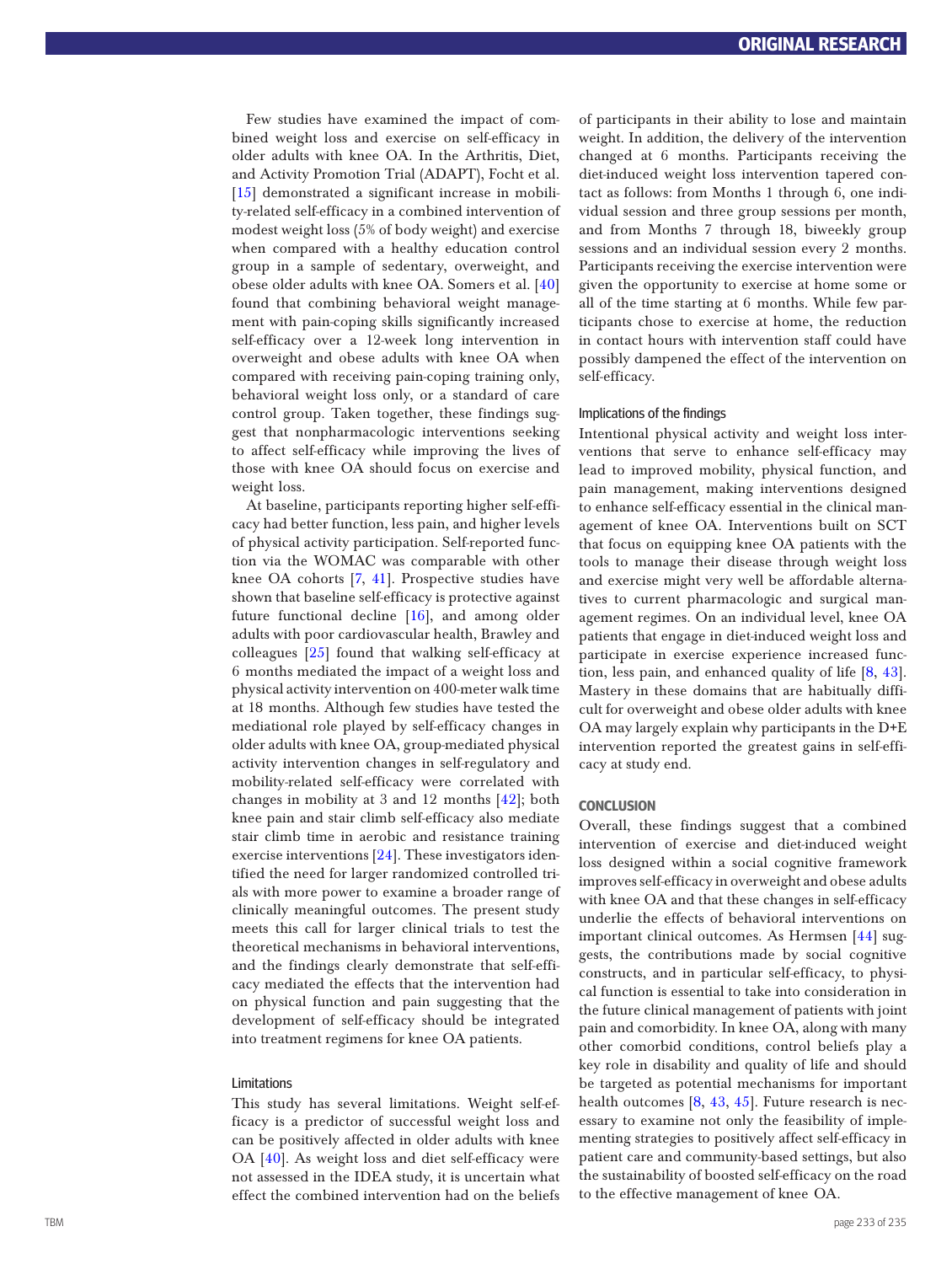#### Compliance with Ethical Standards

Primary Data: These findings have not been previously published. This manuscript is not being simultaneously submitted elsewhere. Data reflecting the main outcomes of the IDEA trial were reported in Messier SP, Mihalko SL, Legault C, Miller GD, Nicklas BJ, DeVita P, et al. Effects of intensive diet and exercise on knee joint loads, inflammation, and clinical outcomes among overweight and obese adults with knee OA: the IDEA randomized clinical trial. *JAMA*. 2013;310(12):1263–73. The authors have full control of all primary data and agree to allow the journal to review data if requested.

Conflicts of Interest: Ali Guermazi is a president of Boston Imaging Core Lab, LLC, and a consultant to Genzyme, AstraZeneca, TissueGene, Merck Serono, and OrthoTrophix. Felix Eckstein is CEO/CMO and co-owner of Chondrometrics GmbH. He provides consulting services to MerckSerono, Samumed, Abbvie, Bioclinica, Tissuegene, and Servier, and has prepared education content/lectures for Medtronic. Shannon Mihalko, Phillip Cox, Daniel Beavers, Gary Miller, Barbara Nicklas, Mary Lyles, David Hunter, Richard Loeser, Paul DeVita, and Stephen Messier declare they have no conflict of interest.

Ethical Approval: All procedures performed in studies involving human participants were in accordance with the ethical standards of the institutional and/or national research committee and with the 1964 Helsinki declaration and its later amendments or comparable ethical standards. This article does not contain any studies with animals performed by any of the authors.

Informed Consent: Informed consent was obtained from all individual participants included in the study.

Acknowledgments: This study is registered at [www.clinicaltrials.gov](http://www.clinicaltrials.gov) (No. NCT00381290). We thank the Intensive Diet and Exercise for Arthritis (IDEA) research staff and the IDEA participants for their important contributions. This work was supported by grants from the National Institutes of Health: R01 AR052528-01 from the National Institute of Arthritis and Musculoskeletal and Skin Disease, P30-AG21332 from the National Institute of Aging, M01-RR07122 from the National Center for Research Resources, and by General Nutrition Centers.

#### **References**

- <span id="page-7-0"></span>1. Lawrence RC, Felson DT, Helmick CG, et al.; National Arthritis Data Workgroup. Estimates of the prevalence of arthritis and other rheumatic conditions in the United States. Part II. Arthritis Rheum. 2008;58(1):26–35.
- <span id="page-7-1"></span>2. Dillon CF, Rasch EK, Gu Q, Hirsch R. Prevalence of knee osteoarthritis in the United States: arthritis data from the Third National Health and Nutrition Examination Survey 1991–94. J Rheumatol. 2006;33(11):2271–2279.
- <span id="page-7-2"></span>3. Manek NJ, Hart D, Spector TD, MacGregor AJ. The association of body mass index and osteoarthritis of the knee joint: an examination of genetic and environmental influences. Arthritis Rheum. 2003;48(4):1024–1029.
- <span id="page-7-3"></span>4. Niu J, Zhang YQ, Torner J, et al. Is obesity a risk factor for progressive radiographic knee osteoarthritis? Arthritis Rheum. 2009;61(3):329–335.
- <span id="page-7-4"></span>5. Hochberg MC, Altman RD, April KT, et al.; American College of Rheumatology. American College of Rheumatology 2012 recommendations for the use of nonpharmacologic and pharmacologic therapies in osteoarthritis of the hand, hip, and knee. Arthritis Care Res (Hoboken). 2012;64(4):465–474.
- <span id="page-7-5"></span>6. Ettinger WH Jr, Burns R, Messier SP, et al. A randomized trial comparing aerobic exercise and resistance exercise with a health education program in older adults with knee osteoarthritis. The Fitness Arthritis and .<br>eniors Trial (FAST). JAMA. 1997;277(1):25-31.
- <span id="page-7-28"></span>7. Messier SP, Loeser RF, Miller GD, et al. Exercise and dietary weight loss in overweight and obese older adults with knee osteoarthritis: the Arthritis, Diet, and Activity Promotion Trial. Arthritis Rheum. 2004;50(5):1501–1510.
- <span id="page-7-6"></span>8. Messier SP, Mihalko SL, Legault C, et al. Effects of intensive diet and exercise on knee joint loads, inflammation, and clinical outcomes among overweight and obese adults with knee osteoarthritis: the IDEA randomized clinical trial. JAMA. 2013;310(12):1263–1273.
- 9. Zhang W, Moskowitz RW, Nuki G, et al. OARSI recommendations for the management of hip and knee osteoarthritis, part I: critical appraisal of existing treatment guidelines and systematic review of current research evidence. Osteoarthritis Cartilage. 2007;15(9):981–1000.
- <span id="page-7-16"></span>10. Zhang W, Moskowitz RW, Nuki G, et al. OARSI recommendations for the management of hip and knee osteoarthritis, Part II: OARSI evidence-based, expert consensus guidelines. Osteoarthritis Cartilage. 2008;16(2):137–162.
- <span id="page-7-7"></span>11. Mihalko SL, Brenes GA, Farmer DF, Katula JA, Balkrishnan R, Bowen DJ. Challenges and innovations in enhancing adherence. Control Clin Trials. 2004;25(5):447–457.
- <span id="page-7-8"></span>12. McAuley E, Courneya KS, Rudolph DL, Lox CL. Enhancing exercise adherence in middle-aged males and females. Prev Med. 1994;23(4):498–506.
- <span id="page-7-9"></span>13. Bandura A. Self-Efficacy: The Exercise of Control. New York: W.H. Freeman; 1997.
- <span id="page-7-10"></span>14. Marks R. Self-efficacy and its application in the treatment of knee osteoarthritis: a critical review. Rheumatol Reports. 2012;4(1). doi:10.4081/ rr.2012.e10.
- <span id="page-7-15"></span>15. Focht BC, Rejeski WJ, Ambrosius WT, Katula JA, Messier SP. Exercise, self-efficacy, and mobility performance in overweight and obese older adults with knee osteoarthritis. Arthritis Rheum. 2005;53(5):659–665.
- <span id="page-7-29"></span>Sharma L, Cahue S, Song J, Hayes K, Pai YC, Dunlop D. Physical functioning over three years in knee osteoarthritis: role of psychosocial, local mechanical, and neuromuscular factors. Arthritis Rheum. 2003;48(12):3359–3370.
- 17. Rejeski WJ, Mihalko SL. Physical activity and quality of life in older adults. j Gerontol a Biol Sci Med Sci. 2001;56 (Spec No 2):23–35.
- <span id="page-7-11"></span>18. Wright LJ, Zautra AJ, Going S. Adaptation to early knee osteoarthritis: the role of risk, resilience, and disease severity on pain and physical functioning. Ann Behav Med. 2008;36(1):70–80.
- <span id="page-7-12"></span>Somers TJ, Keefe FJ, Pells JJ, et al. Pain catastrophizing and pain-related fear in osteoarthritis patients: relationships to pain and disability. J Pain Symptom Manage. 2009;37(5):863–872.
- <span id="page-7-13"></span>Baker KR, Nelson ME, Felson DT, Layne JE, Sarno R, Roubenoff R. The efficacy of home based progressive strength training in older adults with knee osteoarthritis: a randomized controlled trial. *I Rheumatol.* 2001;28(7):1655–1665.
- 21. Brooks MA, Beaulieu JE, Severson HH, et al. Web-based therapeutic exercise resource center as a treatment for knee osteoarthritis: a prospective cohort pilot study. BMC Musculoskelet Disord. 2014;15:158.
- 22. Lamb SE, Toye F, Barker KL. Chronic disease management programme in people with severe knee osteoarthritis: efficacy and moderators of response. Clin Rehabil. 2008;22(2):169–178.
- 23. Sullivan T, Allegrante JP, Peterson MG, Kovar PA, MacKenzie CR. Oneyear follow-up of patients with osteoarthritis of the knee who participated in a program of supervised fitness walking and supportive patient education. Arthritis Care Res. 1998;11(4):228–233.
- <span id="page-7-14"></span>Rejeski WJ, Ettinger WH Jr, Martin K, Morgan T. Treating disability in knee osteoarthritis with exercise therapy: a central role for self-efficacy and pain. Arthritis Care Res. 1998;11(2):94–101.
- <span id="page-7-17"></span>25. Brawley L, Rejeski WJ, Gaukstern JE, Ambrosius WT. Social cognitive changes following weight loss and physical activity interventions in obese, older adults in poor cardiovascular health. Ann Behav Med. 2012;44(3):353–364.
- <span id="page-7-18"></span>26. McAuley E, Szabo A, Gothe N, Olson EA. Self-efficacy: implications for physical activity, function, and functional limitations in older adults. Am J Lifestyle Med. 2011;5(4):1–15. doi:10.1177/1559827610392704.
- <span id="page-7-19"></span>27. Messier SP, Legault C, Mihalko S, et al. The Intensive Diet and Exercise for Arthritis (IDEA) trial: design and rationale. bmc Musculoskelet Disord. 2009;10:93.
- <span id="page-7-20"></span>28. Bandura A. Social Foundations of Thought and Action : A Social Cognitive Theory. Englewood Cliffs, NJ: Prentice-Hall; 1986.
- <span id="page-7-21"></span>29. Martin KA, Rejeski WJ, Miller ME, James MK, Ettinger WH Jr, Messier SP. Validation of the PASE in older adults with knee pain and physical disability. Med Sci Sports Exerc. 1999;31(5):627–633.
- <span id="page-7-22"></span>30. Bennell K, Dobson F, Hinman R. Measures of physical performance assessments: self-paced walk test (SPWT), stair climb test (SCT), six-minute walk test (6MWT), chair stand test (CST), timed up & go (TUG), sock test, lift and carry test (LCT), and car task. Arthritis Care Res. 2011;63(suppl 11):350–370. doi:10.1002/acr.20538.
- <span id="page-7-23"></span>31. Bellamy N, Buchanan WW, Goldsmith CH, Campbell J, Stitt LW. Validation study of WOMAC: a health status instrument for measuring clinically important patient relevant outcomes to antirheumatic drug therapy in patients with osteoarthritis of the hip or knee. J Rheumatol. 1988;15:1833–1840.
- <span id="page-7-24"></span>32. Nguyen US, Felson DT, Niu J, et al. The impact of knee instability with and without buckling on balance confidence, fear of falling and physical function: the Multicenter Osteoarthritis Study. Osteoarthritis Cartilage. 2014;22(4):527–534.
- <span id="page-7-25"></span>Powell LE, Myers AM. The activities-specific balance confidence (ABC) scale. j Gerontol a Biol Sci Med Sci. 1995;50A(1):M28–M34.
- <span id="page-7-26"></span>McAuley E, Mihalko SL, Rosengren K. Self-efficacy and balance correlates of fear of falling in the elderly. J Aging Phys Act. 1997;5(4):329–340.
- <span id="page-7-27"></span>Bandura A. Guide for constructing self-efficacy scales. In: Pajares F, Urdan TC, eds. Self-Efficacy Beliefs of Adolescents. Adolescence and education. Greenwich, Conn: Information Age Publishing; 2006:307–337.